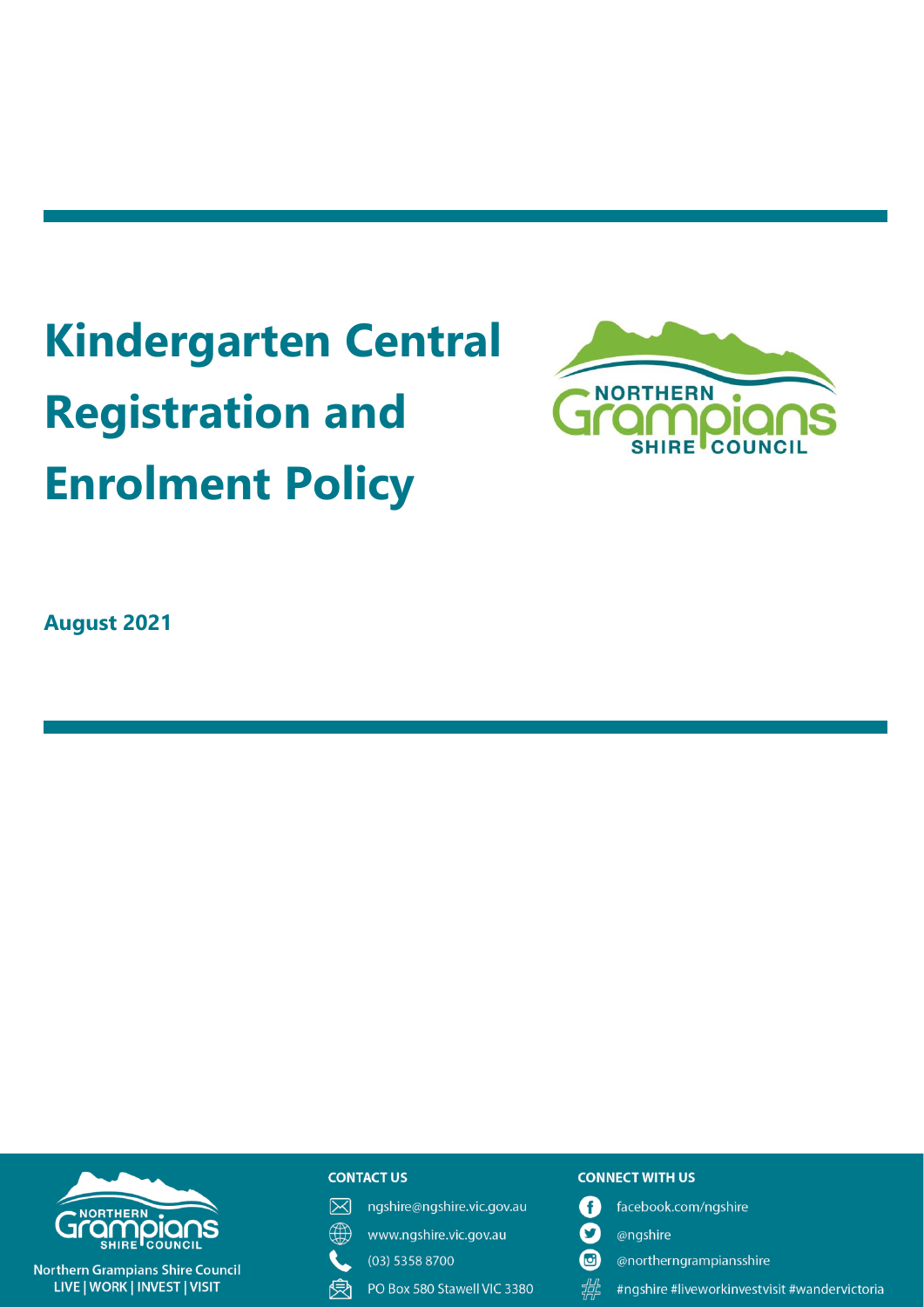# **Kindergarten Central Registration and Enrolment Policy**



**Responsible officer** Coordinator Early Years **Functional area Communities Date adopted by Council Council 6** September 2021 **Review date** September 2023

**Responsible director Communities Responsible director Director Corporate and Communities** 

#### **Purpose**

This policy outlines the registration, enrolment and allocation of kindergarten places by Northern Grampians Shire Council's Kindergarten Central Registration Enrolment Scheme (CRES). The CRES is a new online system for kindergarten enrolments that aims to simplify access to kindergarten services for families and carers. It also aims to increase kindergarten participation and, through this, provide better outcomes for children.

The CRES will collect and store data to create a central registration databank of children eligible for kindergarten in the Northern Grampians Shire Council Local Government Area (LGA). This will enable parents and guardians to enrol their children for both three and four-year-old kindergarten programs, with a choice of four kindergarten providers across the municipality. The kindergarten service provider will allocate a place based on availability and priority of access guidelines.

#### **Background**

The development of this policy is aligned with *The Victorian Government's Education State Early Childhood Reform Plan* (2018) which outlines a vision of early childhood reform in Victoria to create a higher quality, more equitable and inclusive early childhood system.

The Reform Plan builds on the *Early Years Compact* (2017), a commitment from local governments (represented by the Municipal Association of Victoria, MAV), the Department of Health and Human Services ((DHHS), now Department of Families, Fairness and Housing, (DFFH)) and the Department of Education and Training (DET), to work together with the goal of improving outcomes for young children. The *Compact* defines roles and responsibilities, joint planning, consistent goals and coordination across the early years services system to support effective delivery of early years services. The *Compact* also recognises the importance of place-based approaches which can respond effectively to unique local contexts.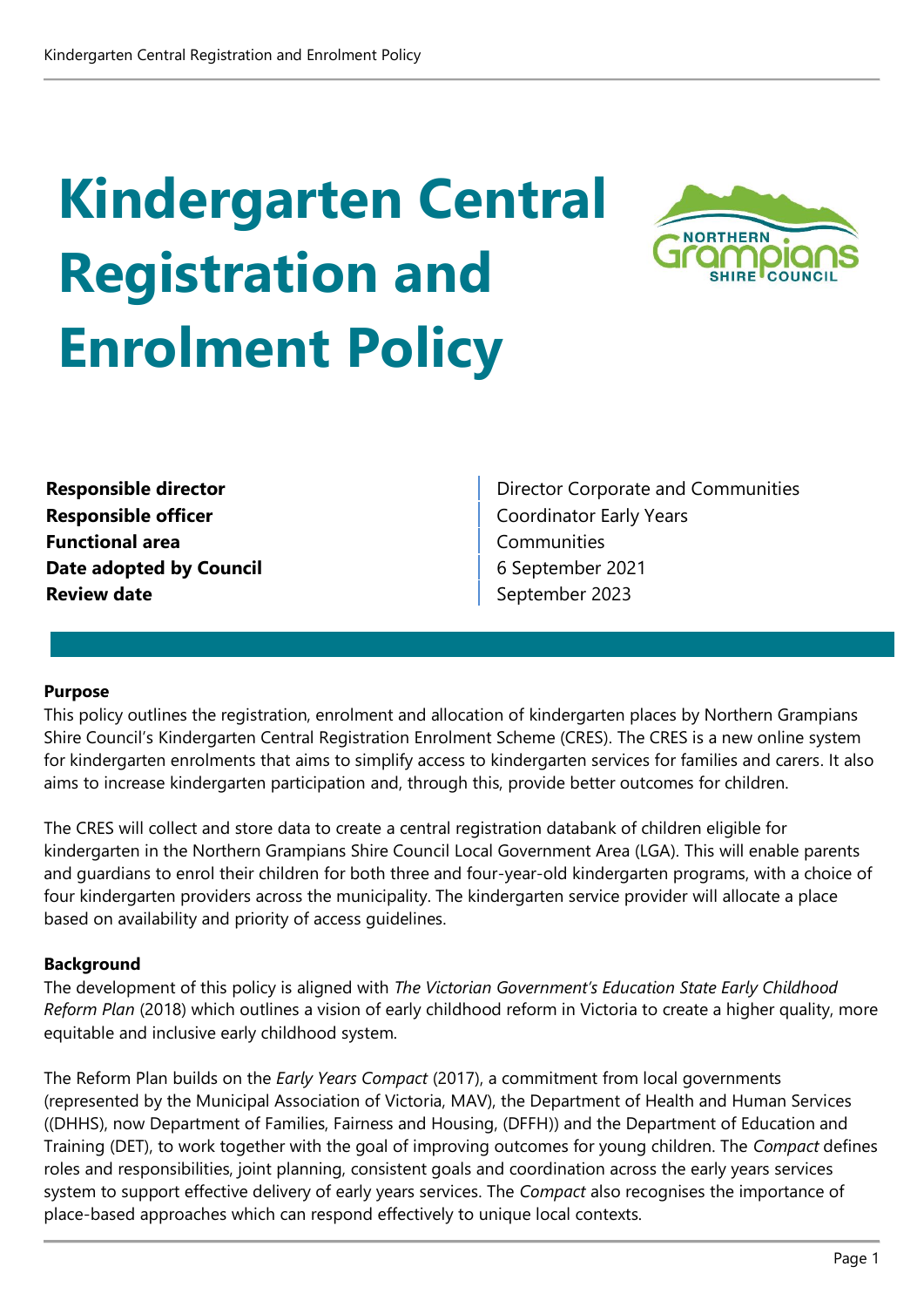Northern Grampians Shire Council (NGSC) is committed to the shared goals of the local Early Years Kindergarten Providers Partnership, a partnership of the kindergarten service providers across the municipality. This includes a commitment to provide an inclusive and accessible kindergarten registration service to support access to kindergarten for all children.

The foundations of a child's long-term development are laid in early childhood. In these years, children develop crucial cognitive and emotional skills. Consequently, access to, and engagement in, a high-quality kindergarten experience prepares a child for school entry and lifelong learning.

#### **Scope**

The CRES is a local government-led initiative providing a single point for families to apply for kindergarten services within the NGSC, helping them secure a place that meets their needs. It also encourages closer links between council's services, including Maternal and Child Health (MCH) services and Early Learning Centre, other local kindergartens and family support services, to improve the early identification and engagement of children who need support to access kindergarten.

Details of registration and enrolment procedures, eligibility criteria and priority allocation are outlined in the implementation guidelines that support this policy.

This policy has been developed by NGSC in partnership with parents and guardians, the Maternal and Child Health (MCH) service, supported playgroups and kindergarten service providers. It applies to all providers of kindergarten services in the municipality. These are:

- Aussie Kindies Early Learning Stawell
- Emerge Cooinda and Marrang Kindergartens Stawell
- Northern Grampians Shire Council, St Arnaud Early Learning Centre.

#### **Council Plan Outcomes**

This policy aligns with four of the outcomes identified in the Council Plan 2021-2025. These are:

- Wellness and Welfare: we will advocate for facilities and capabilities that improve health and inclusion
- Improving connectivity: we aim to identify, advance and support new community connections through transport, digital services, events and the arts
- Advancing education: we will look for options to attract all ages to develop new skills, cultivate purpose and support community livelihoods
- Being a better council: we aspire to be a more communicative, collaborative and customer-focussed council

#### **Policy Objectives**

The NGSC CRES model will:

- improve access to information, registration, and enrolment to kindergarten through the provision of an online process.
- increase uptake of kindergarten through offering a single point of entry for enrolments for all kindergarten programs in the municipality.
- provide a system of fair allocation of kindergarten places through applying the Victorian "Priority of Access" criteria to enrolment applications, ensuring that children experiencing vulnerability or disadvantage have priority access to kindergarten.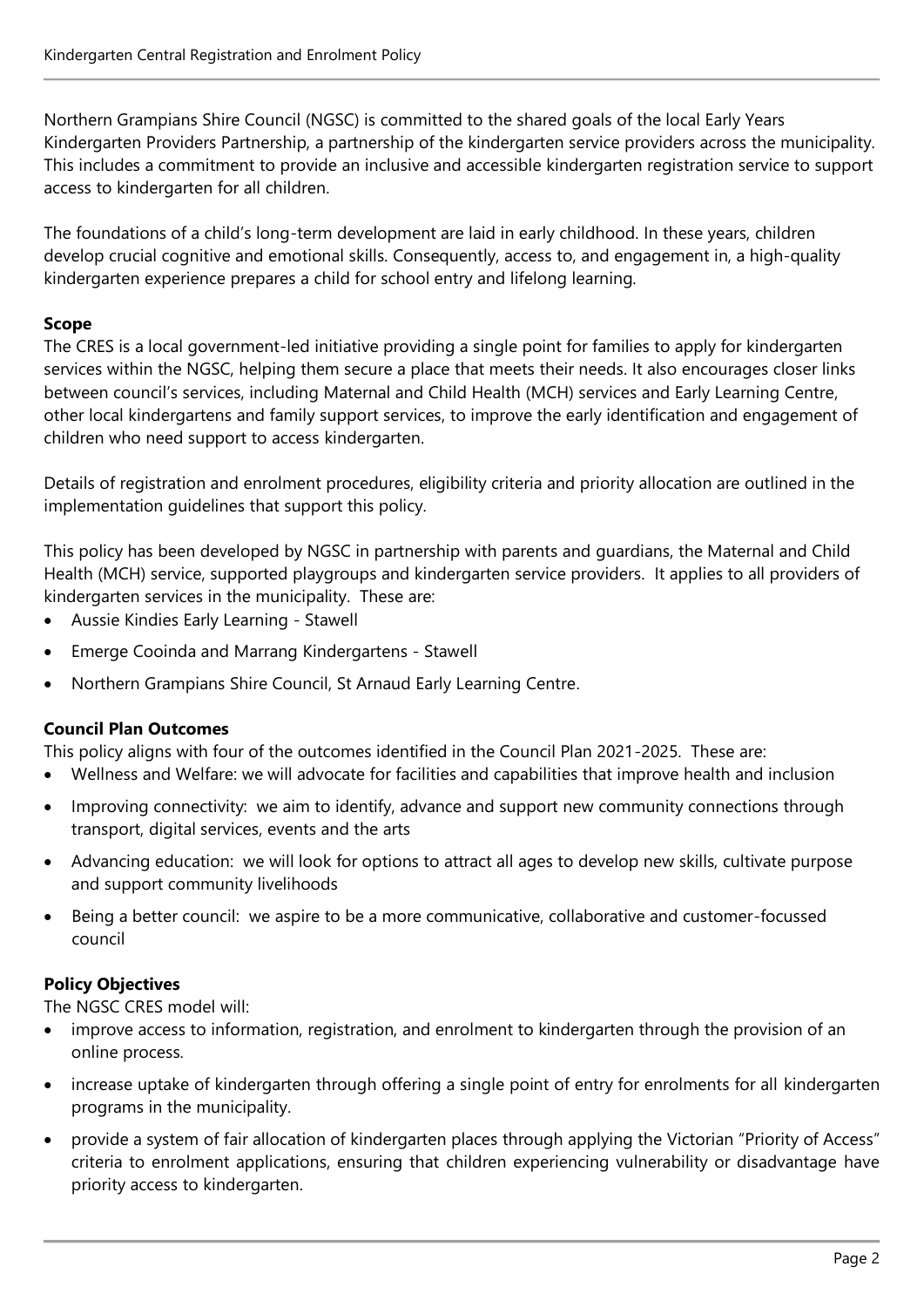• provide data on current and projected demand for early years services, to inform evaluation and future planning, including early years infrastructure planning and investment.

#### **Stakeholders**

This policy applies to:

- parents/guardians of children eligible to access a three or four-year-old kindergarten program in the NGSC.
- participating NGSC CRES kindergarten service providers, NGSC M&CH service and supported playgroups.
- Council officers involved in the monitoring of early years education, facilities and community access and engagement.
- Council officers involved in the development and maintenance of NGSC CRES website portal.

#### **Legislation and Standards**

- *[Education and Care Services National Law Act 2010](http://www.legislation.vic.gov.au/)*
- *[Education and Care Services National Regulations 2011](http://www.legislation.vic.gov.au/)*
- *[Child Wellbeing and Safety Act 2005](http://www.legislation.vic.gov.au/)*
- *[Children, Youth and Families Act 2005](http://www.legislation.vic.gov.au/)*
- *[Disability Discrimination Act 1992 \(Commonwealth\)](http://www.comlaw.gov.au/)*
- *[Equal Opportunity Act 2010](http://www.legislation.vic.gov.au/)*
- *[Privacy and Data Protection Act 2014](http://www.legislation.vic.gov.au/)*
- *[Sex Discrimination Act 1984 \(Commonwealth\)](http://www.comlaw.gov.au/)*
- *[Sex and Age Discrimination Amendment Act 2011](http://www.comlaw.gov.au/)*
- *[Child Safe Standards](http://www.legislation.vic.gov.au/)*
- *[Kindergarten Funding Guide 2016](https://www.education.vic.gov.au/)*
- *Kindergarten [Enrolment: Policy](https://www2.education.vic.gov.au/pal/enrolment/policy?Redirect=1)*

#### **Responsibilities**

| <b>Role</b>            | <b>Responsibility</b>                                                                                   |  |
|------------------------|---------------------------------------------------------------------------------------------------------|--|
| Northern Grampians     | Information technology systems to support administrative tasks associated<br>$\bullet$                  |  |
| <b>Shire Council</b>   | with CRES registrations.<br>Collection and storage of data to create a central registration databank of |  |
|                        |                                                                                                         |  |
|                        | children eligible for kindergarten in NGSC.                                                             |  |
|                        | Developing and implementing policy and guidelines                                                       |  |
|                        | Monitoring implementation and reviewing as appropriate.<br>$\bullet$                                    |  |
| Kindergarten Providers | Support best practice recommendations endorsed by Department of<br>$\bullet$                            |  |
|                        | Education and Training (DET) and the Municipal Association of Victoria (MAV)                            |  |
|                        | Process incoming enrolments in accordance with DET "priority of access"<br>$\bullet$                    |  |
|                        | quidelines and the NGSC CRES policy                                                                     |  |
|                        | Provide families with session times, orientation sessions and fee information in<br>$\bullet$           |  |
|                        | relation to the day-to-day operation of the kindergarten program.                                       |  |
|                        | Take responsibility for all operations of the kindergarten                                              |  |
|                        | Oversee policy implementation and participate in policy and CRES                                        |  |
|                        | implementation reviews.                                                                                 |  |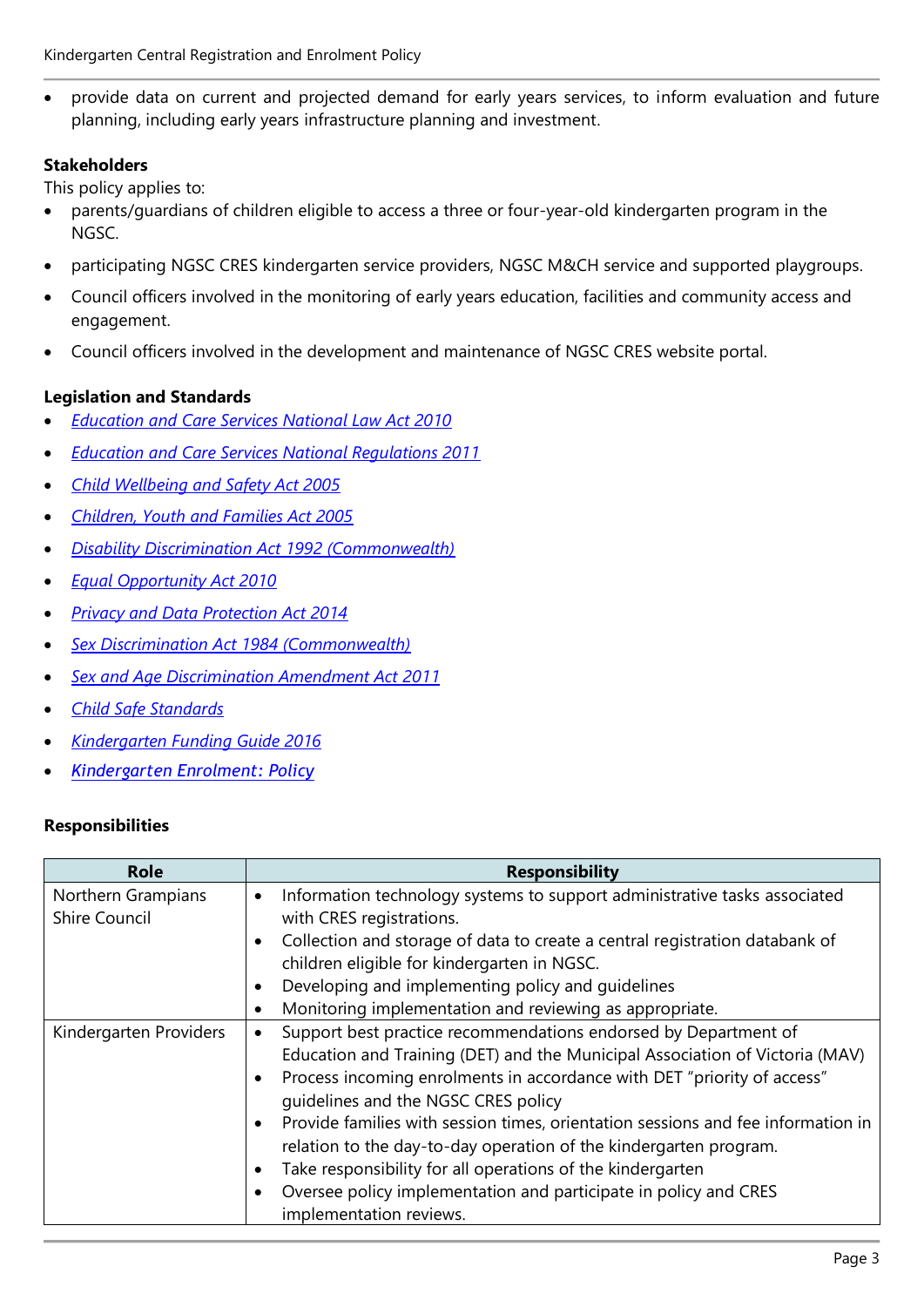Kindergarten Central Registration and Enrolment Policy

| <b>Role</b>             | <b>Responsibility</b>                                                                                                                              |  |
|-------------------------|----------------------------------------------------------------------------------------------------------------------------------------------------|--|
| Maternal & Child Health | Support best practice recommendations endorsed by Department of                                                                                    |  |
| service                 | Education and Training (DET) and the Municipal Association of Victoria (MAV).                                                                      |  |
| Supported Playgroup     | Promote active engagement in CRES for families and children.<br>٠<br>Provide outreach to support families experiencing disadvantage, vulnerability |  |
|                         |                                                                                                                                                    |  |
|                         | or other barriers to kindergarten engagement.                                                                                                      |  |
|                         | Improve the early identification and engagement of children who need more<br>$\bullet$                                                             |  |
|                         | support to access kindergarten.                                                                                                                    |  |
| Parents/Guardians       | Provide all required documentation for the kindergarten registration and<br>$\bullet$                                                              |  |
|                         | enrolment.                                                                                                                                         |  |
|                         | Notify the kindergarten provider of any required changes to parent/quardian<br>$\bullet$                                                           |  |
|                         | information, transfer of preferences or withdrawal / cancellation of                                                                               |  |
|                         | kindergarten registration and enrolment.                                                                                                           |  |

#### **Review**

Assessment of the policy will be undertaken every four years to ensure it remains current with the CRES goals, processes, aims and requirements and to align with council's goals, processes, aims and requirements. Triggers for an earlier assessment include legislative changes and introduction of new systems or procedures.

#### **Communication and implementation**

This policy will be available on NGSC's early years website page and the EDRMS (InfoXpert). A copy will also be available at participating CRES kindergartens, including availability at the NGSC Early Years Centre in St Arnaud.

#### **References**

- *Victorian Government's Education State Early Childhood Reform Plan* (2018)
- The Early Years Compact (2017): a commitment from local governments (represented by the Municipal Association of Victoria, MAV), the Department of Health and Human Services (DHHS) and the Department of Education and Training (DET)
- Victorian Kindergarten policy, procedures and funding criteria [www.education.vic.gov.au.](http://www.education.vic.gov.au/)

# **Compliance**

- *Local [Government Act 2020](http://www.legislation.vic.gov.au/)*
- *Gender Equality Act 2020*
- *Equal Opportunity Act 2010*
- *Child Safety Act 2015*
- *Privacy and Data Protection Act 2014*
- *Charter of Human Rights and Responsibilities Act 2006*
- *Health Records Act 2001*
- *[Human Rights and Equal Opportunity Commission Act 1986 \(Commonwealth\)](http://www.comlaw.gov.au/)*
- *Freedom of Information Act 1982*

# **Privacy and Data Protection compliance**

This policy has been developed in accordance with NGSC *Privacy and Data Protection and Health Records Policy 2018*. The data and information on the CRES system will be held in compliance with *Victorian Protective Data Security Standards* (*VPDSS)* as the primary reference point.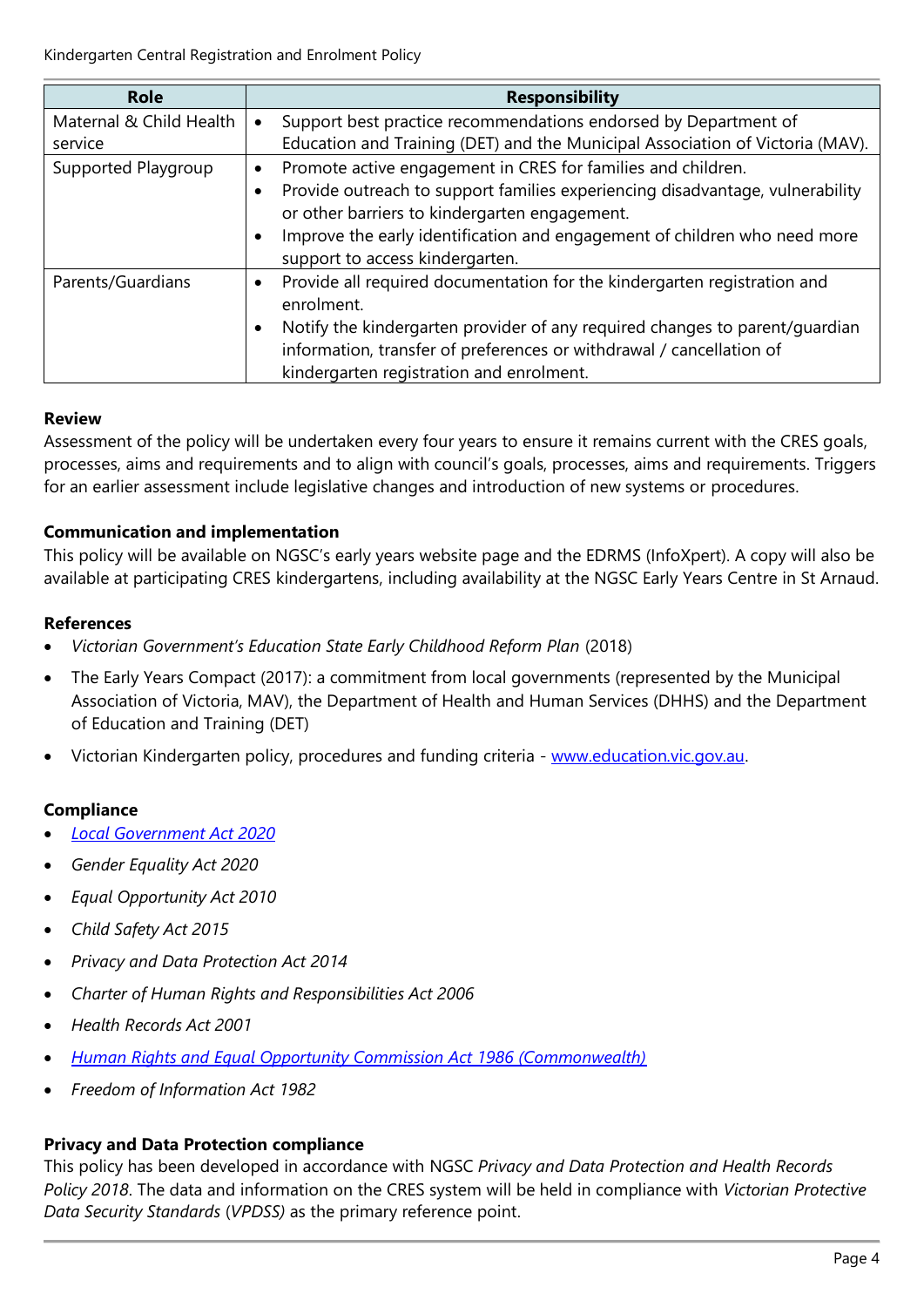This includes compliance with *IIP 4.1 (Data Security)* which states that organisations "*must take reasonable steps to protect the personal information it collects from misuse and loss and from unauthorised access, modification or disclosure."*

Council will establish, implement and maintain a *Protective Data Security Plan (PDSP)* to manage data security risks and will maintain a secure system for storing personal and health information. Information Communications Technology (ICT) and operational systems, policies and procedures are in place to protect personal information from misuse and loss and from unauthorised modification or disclosure. Council will dispose of personal and health information when it is no longer necessary to fulfil the purposes for which the information was collected or as required by law, in accordance with Public Record Office of Victoria (PROV) Standards and policies.

# *Gender Equality Act 2020*

As required under Part 3 of the *Gender Equality Act 2020,* officers have completed a gender impact assessment as the policy and program impact the public. Gender impact assessments assess the effects that the policy and program may have on people of different genders to ensure the policy better supports Victorians of all genders

# **[Charter of Human Rights compliance](https://docs.google.com/document/d/1xVApwCaJE7s9GF9Y4oaxEACY3YpO_JKv36vJJibCZhs/edit)**

This policy does not impact on any human rights identified in the *Charter of Human Rights & Responsibilities Act 2006.*

# **Principles underpinning the CRES**

NGSC is committed to ensuring that the CRES:

- meets the needs of the local community
- facilitates equal access for all children based on the priorities set out in this policy
- complies with relevant Commonwealth and State legislation and practice standards
- complies with DET funding requirements relating to the enrolment of children in Victorian Government funded kindergarten services
- complies with relevant NGSC policies and practice guidelines
- maintains confidentiality in relation to all information provided on kindergarten application forms
- is inclusive of all people, acknowledging the contribution of people and communities from diverse backgrounds, within the municipality
- strives for gender equity, specified in council strategies and relevant Commonwealth and Victorian legislation.

#### **Procedures**

- **1. Registration:** Child registration for both three and four-year-old kindergarten can be accessed and completed on the NGSC website. To complete the registration form, families and guardians need to provide information about themselves and their child. M&CH nurses and Supported Playgroup Facilitators will encourage and support families to complete registration.
- **2. Enrolment in preferred kindergarten:** Once families have registered, they are notified by their first choice of CRES kindergarten provider who informs them of availability of places. Families are provided with support to complete the enrolment if required.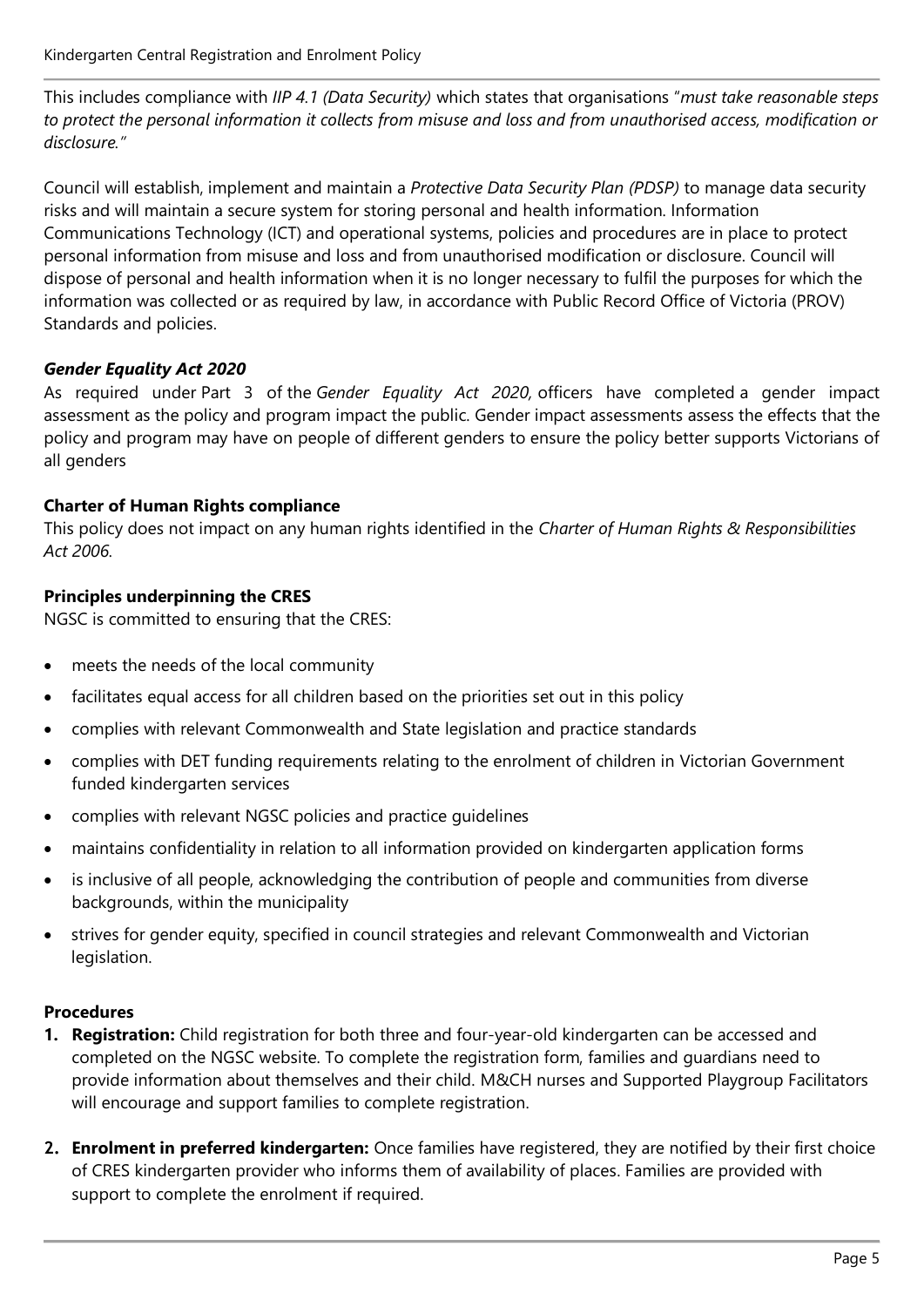**3. Enrolment in preferred kindergarten***:* places will be offered to eligible children, according to the parent/guardian preferences and the CRES allocation priorities of this policy.

# **4. Eligibility criteria and priority allocation:**

- Children are eligible to attend kindergarten in accordance with the Victorian Government funding criteria. This includes access to ESK for Aboriginal and/ or Torres Strait Islander children, and children who have had contact with Child Protection or been referred to Child FIRST.
- The NGSC CRES allocation priorities are aligned with those detailed in the Victorian Government *Kindergarten Guide* and the DET *Priority of Access Guidelines* and specified in the *NGSC CRES Operational Guidelines*.
- Eligibility for a child to receive a second year of four-year-old funded kindergarten is aligned to the criteria in the DET *Kindergarten Guide*.

# **5. Parent/Guardian preferences:**

- Parents/guardians may nominate up to three kindergartens of their choice on registration in order of preference and nominate any of the kindergarten providers within the municipality.
- A change of preferred place must be lodged with the kindergarten service provider the parent/guardian is enrolled with. Once received, this change of preference will be forwarded to the parent/guardian by the nominated kindergarten service provider, who will treat the change as a new enrolment.
- Where no response to an offer of placement is received by the kindergarten provider within the specified timeframe of two weeks, a courtesy SMS and or telephone call will be made prior to the child's place being cancelled and reallocate.

#### **6. Waiting Lists:**

- If vacancies are not available at their preferred listed kindergartens, parents/guardians may nominate to be placed on a waiting list for their preferred service and will be contacted by the relevant service when a place becomes available. Parents/ guardians who choose to wait for their preferred kindergarten and not take up alternative offers will remain on the waiting list.
- Children on waiting lists will be allocated places once vacancies arise in accordance with parent/guardian nominated preferences. Places are allocated in order of the parent/guardian nominated preference and in line with the allocation priorities of this policy.
- **7. Fee Waiver:** a fee waiver will automatically apply to families eligible for Kindergarten Fee Subsidy and ESK.
- **8. Timing:** registration may be submitted at any time and allocation will be processed on submission. Kindergarten offers will be distributed to parents/guardians in July-August in the year before the nominated kindergarten year. Parents/guardians are required to accept or decline the offer within a twoweek period. Children eligible for *Priority of Access* will be prioritised regardless of when registration is received.
- **9. Reserved places:** two places per kindergarten will be reserved for high priority children, as per the DET definitions. These places will be reserved until 1 December. Any remaining reserved places not filled by this date will be made available to families on the waiting list.